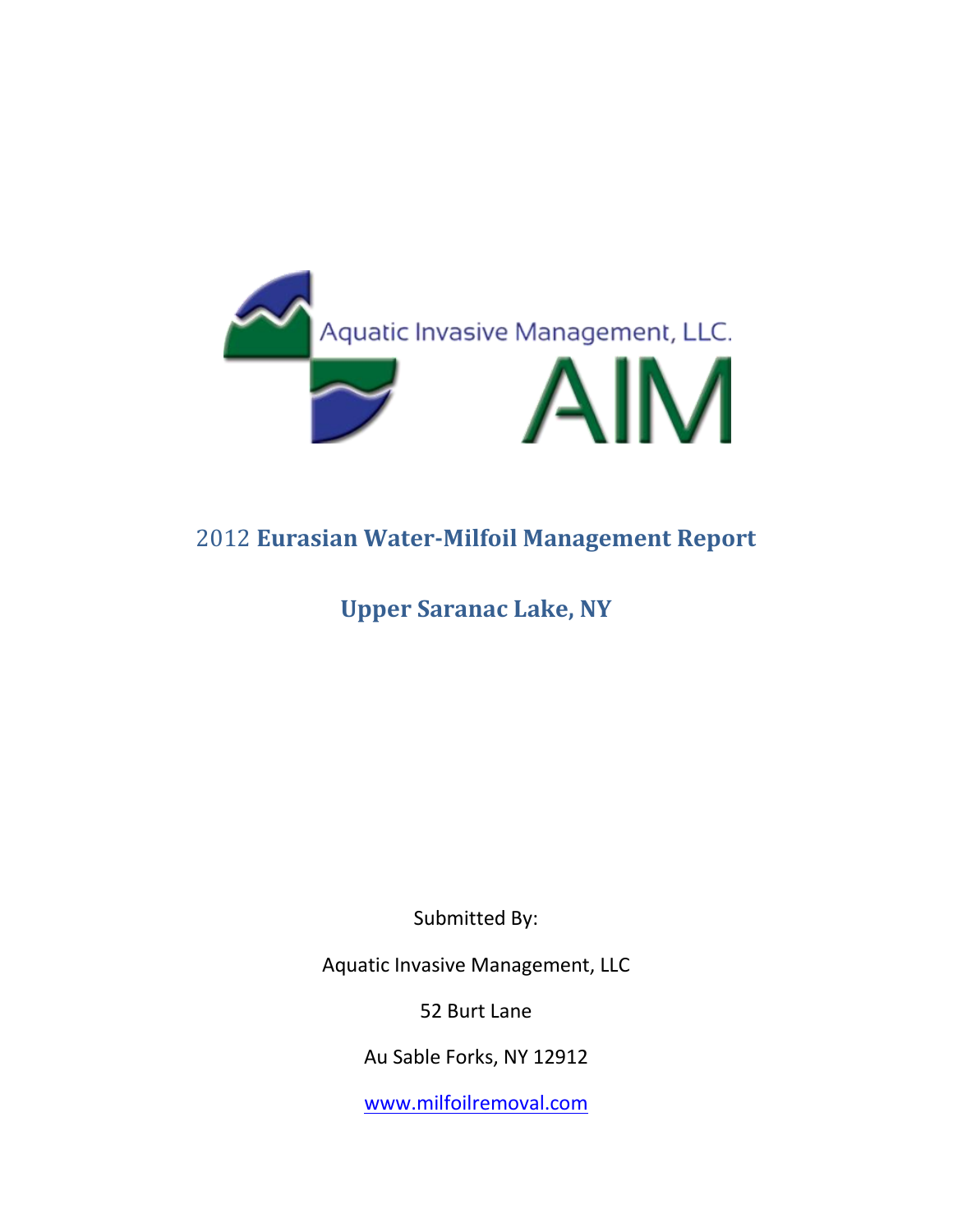### **Introduction**

Milfoil management on Upper Saranac in 2012 was a true stress test for our two-diver system working in tandem with Guy Middleton's surface spotting. It was a test that we passed, despite a time in August when all of us were a little worried that we would need to re-visit the drawing board. It was a test because of the runoff from storms in 2011, putting high nutrient loads into the water column, the notably weak winter in terms of ice cover and temperature and the phenomenally good growing season for aquatic plants, thanks to abundant sunlight and warmth. Our team began the season by hitting the key areas that produce consistent growth and removed many plants as they were just starting to grow in the spring. As the season progressed, the visibility allowed Guy to start surface spotting. When he located plants, our team would respond to them first and then resume their standard removal work throughout the lake.

In August, we got a shock when Little Square Bay suddenly had 10 foot tall, multi-stem plants scattered throughout the Tongue area of the bay. We doubled our crews for one week and hit the bay hard, and, once it was cleared out, we took a look at how it happened. Little Square was left alone for three weeks and, in such a short time, was able to produce large plants. Normally, we would have hit the bay after one week or so and would have found the same number of plants but in much smaller sizes, adding up to far fewer bags. August was the peak of ideal plant growth conditions this season, and, as a result, Little Square produced some tall, healthy plants in very little time. We gave our crew leaders a spreadsheet, that was maintained day to day, to keep track of the frequency with which specific areas of the lake were being harvested. The areas were prioritized by how much growth they usually produce. With this easy to use record of our harvesting operations, the crew leaders could make sure that no top priority areas (such as Little Square) were left alone for too long.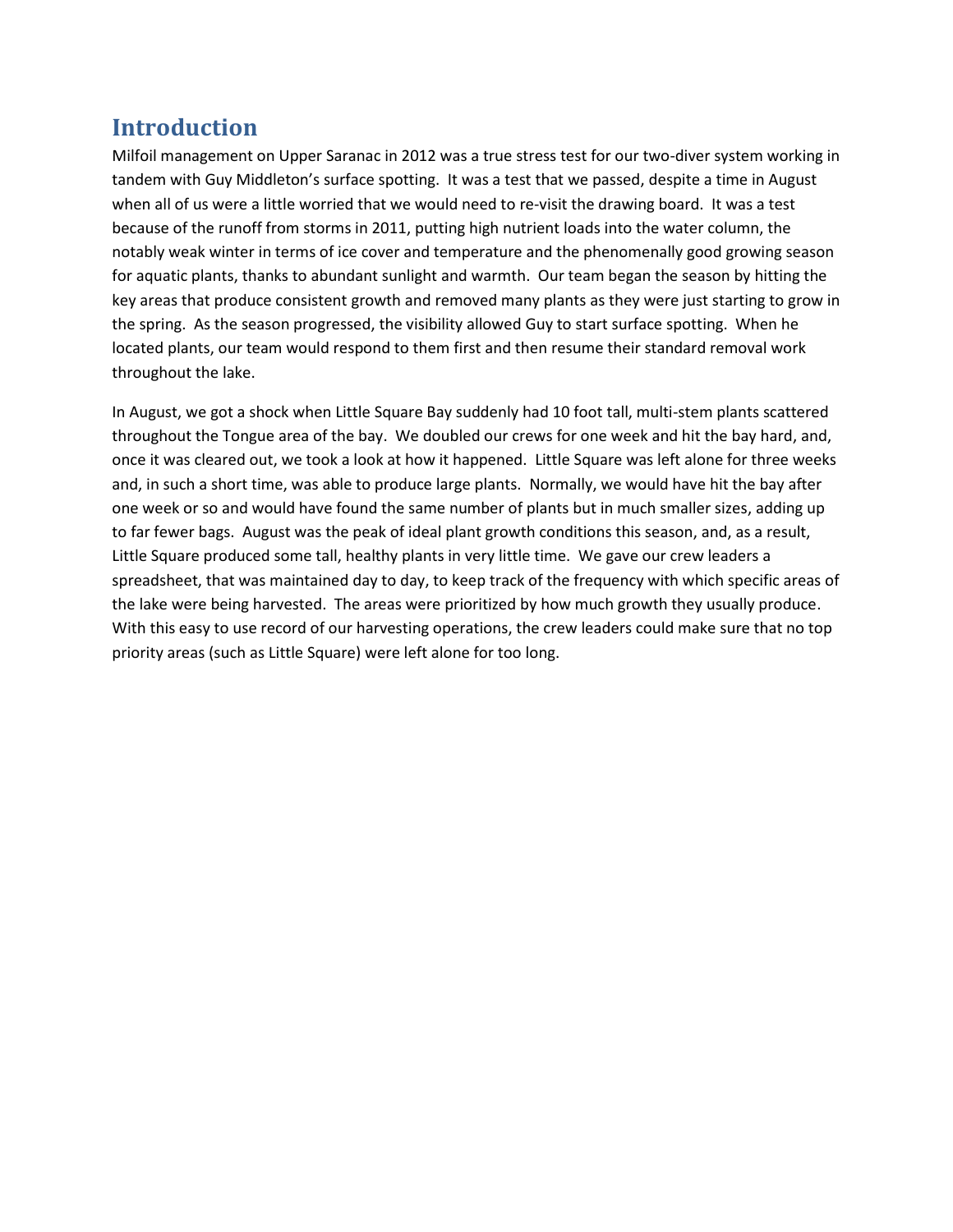### **Methods**

With a small crew capable of moving quickly from location to location, we knew they could be very flexible, meaning they could switch from one objective to another easily. We decided to prioritize their work in order of importance.

- 1. Rapid response calls verified as milfoil by Guy Middleton
- 2. Buoys dropped by Guy Middleton
- 3. Key areas known to produce consistent milfoil growth

By prioritizing this way, we knew that rapid response calls would get the necessary "rapid" response. We also knew that any growth, easily seen from the surface, is therefore a concern for fragmentation and for the possibility of much more low lying growth in its vicinity. Therefore, Guy's surface spots received the next level of importance to ensure that nothing was getting ahead of us. Finally, we always know where to find the milfoil, and, once all other priorities were met, the crew could commit to coverage swimming key areas.

We have decided to adjust our harvest priorities going into 2013 to reflect the need for repeat harvests of critical areas. When a crew leader sees the need to clear an area, such as Little Square, they will prioritize that above clearing Guy's buoys. However, the buoys will not be ignored for more than one week. The use of a spreadsheet to keep track of what has been cleared, and when, will help make these decisions easy.

As our crew found milfoil, the surface tender would collect GPS waypoints that would characterize the overall spread of the growth and its density. In other words, a dense area of growth would receive a dense cluster of GPS waypoints, and a sparse area would receive sparse waypoints over the exact locations where plants were being picked.

This data was then converted into maps that could both represent the work completed by our crew and provide us with real time data on where the most growth was occurring and recurring.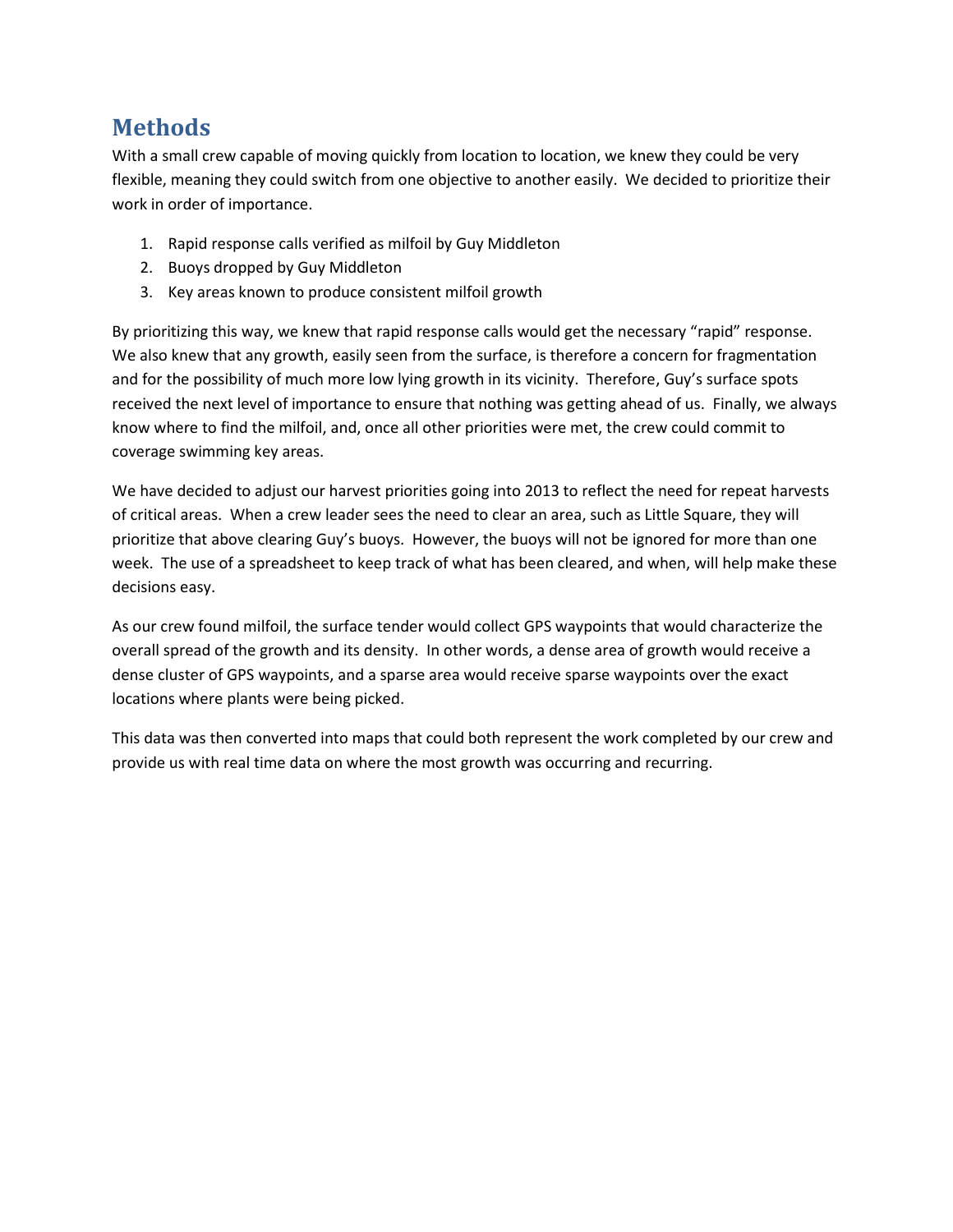# **Results**

**Fig I: Total GPS harvest points from 2011 and 2012. Maps include all collected points over the entirety of each year.**

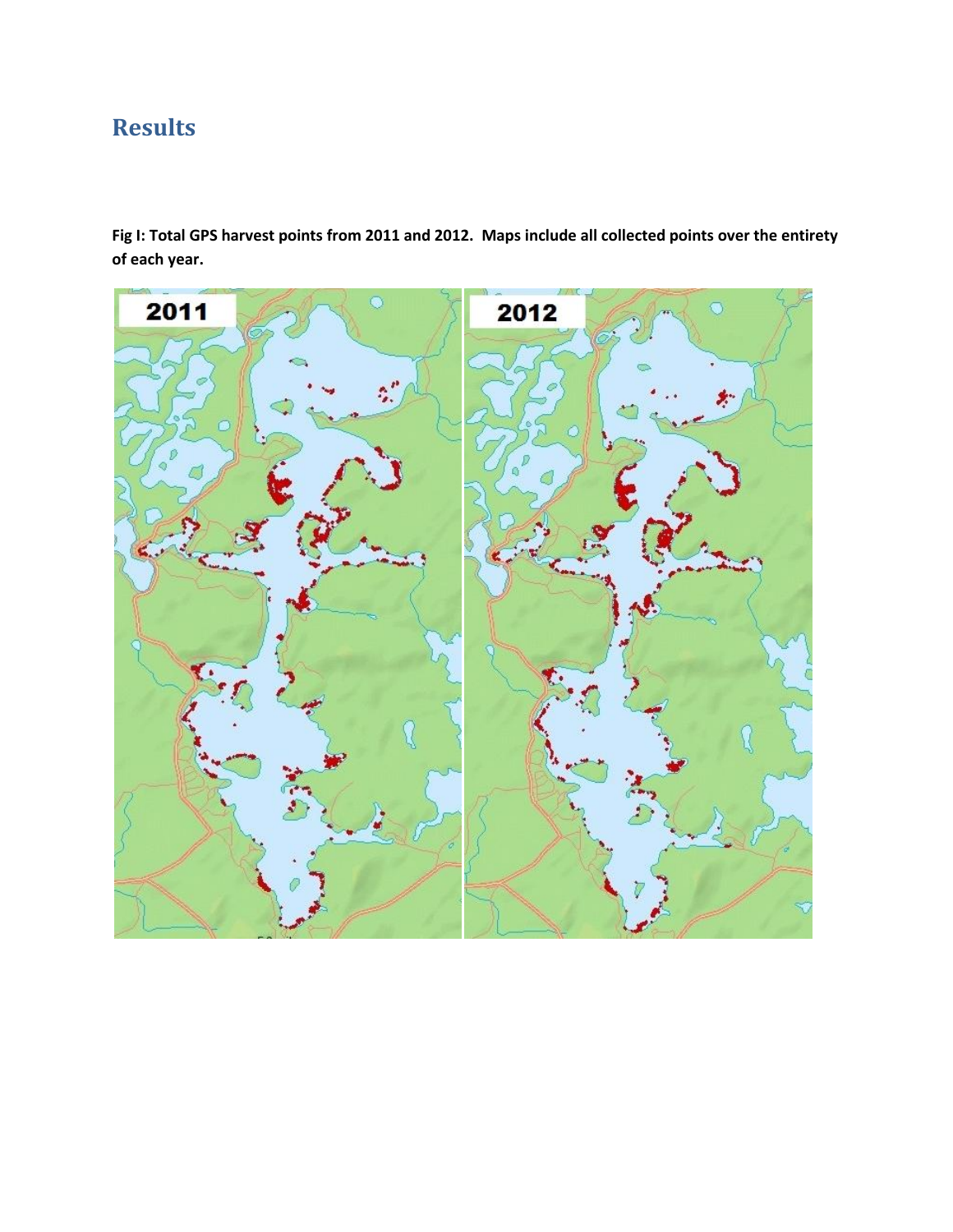

**Fig II: Total bag harvests by week (weeks 1-20) and month for 2011 and 2012.** 

**Fig III: Bag harvest totals for 2010, 2011 and 2012**

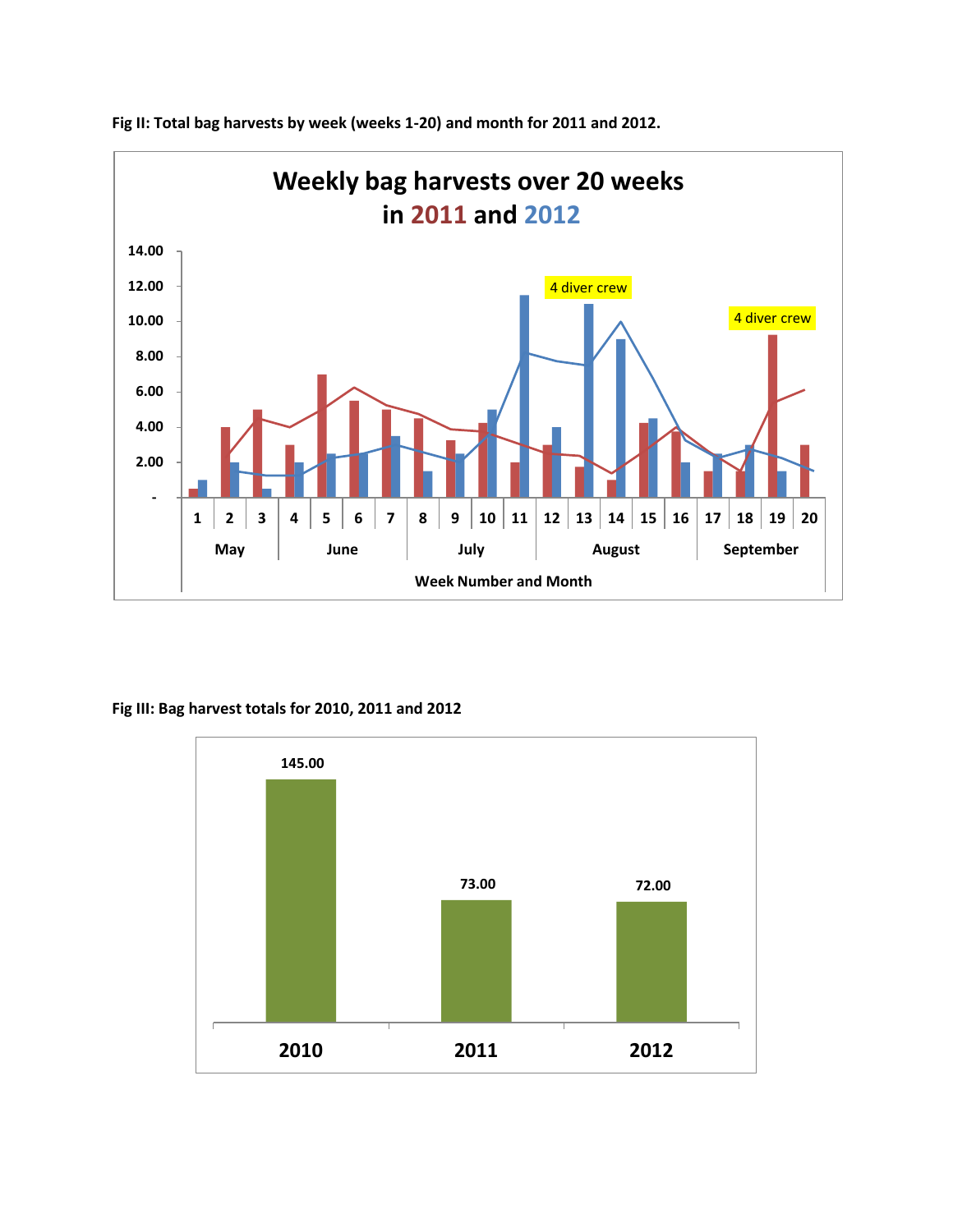

**Fig IV: Milfoil harvested in pounds versus diver hours worked from 2004 to 2012**

### **Discussion of Trends**

In Fig I, the comparison is shown between 2011 and 2012 in total GPS points collected and mapped. Each year shows the same key, dense areas, such as Little Square Bay, Pork Bay, Square Bay, East side of Buck Island, etc. In 2012, there is a notable increase in point density in Little Square Bay, the East Side of Buck Island and the West side of the Narrows. As mentioned in the introduction, this was an exceptional growing season, and it was seen across the board in the form of fast growing plants. We also found a lot more growth pushing into deeper water (sometimes as much as 18 feet), thanks to good sunlight and high water temperatures. The area on the West side of the Narrows was a surprise discovery during normal coverage swimming. The plants were past the normal depth drop-off where a "hump" rises up again, providing shallow enough water for good plant growth.

In Fig II, the bag count trend for 2011 and 2012 is shown over the course of the 20 week season. In 2012, there is clear increase in bag harvests in late July and August. This was when the Little Square plant growth spiked, and we doubled our crews for a week. During that week, one crew focused on Little Square, while the other continued harvesting Guy's buoys and key areas. This is a strategy we can use every season as needed. By September, growth was back to low levels

Fig III, shows the bag totals from 2010 to 2012. Despite our concerns during the increased growth in August, we removed one less bag in 2012 than in 2011. The fact that our bag counts are so close between the two years indicates a successful strategy. If the number had increased in 2012, we would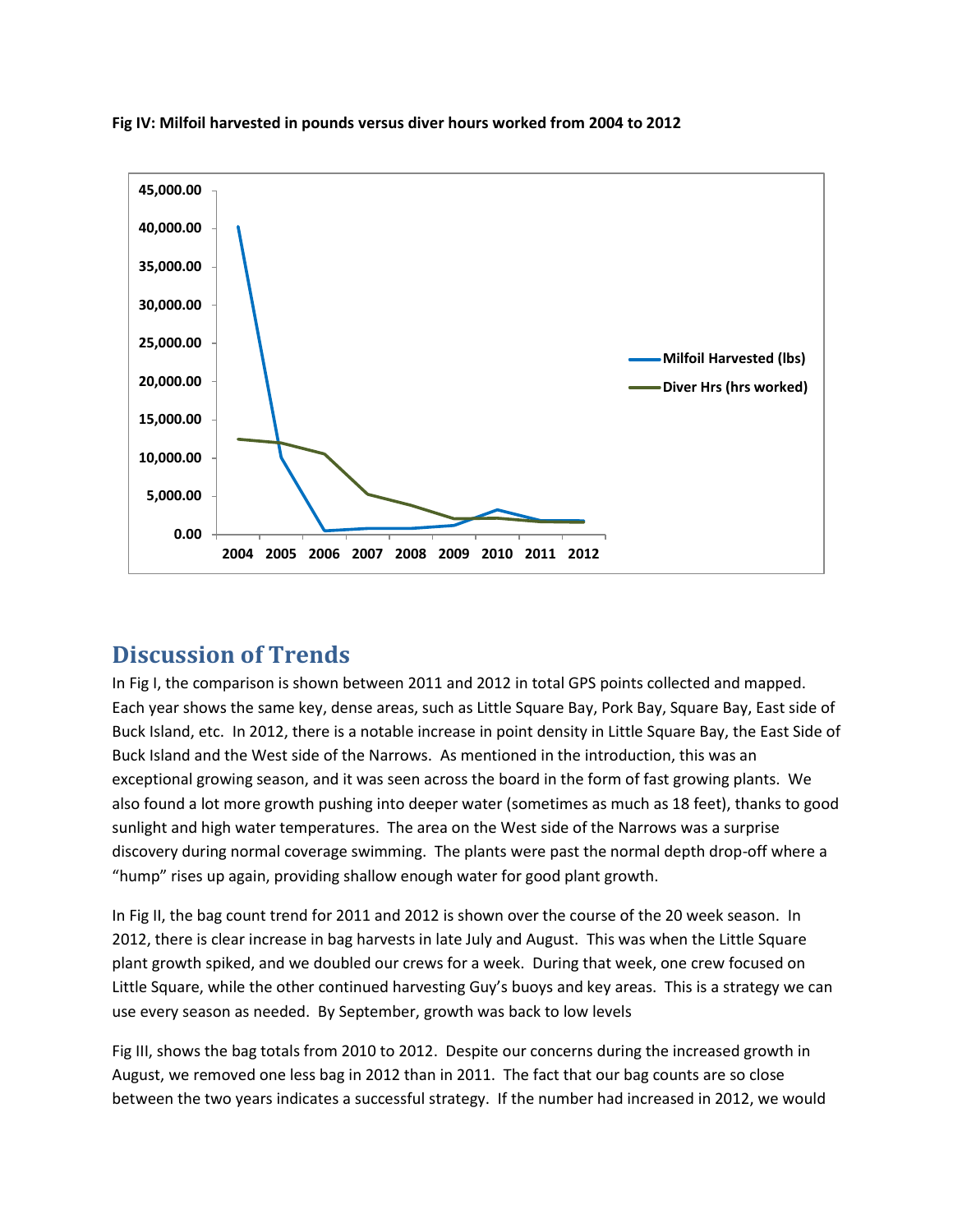be examining the possibility that we were losing ground. The reports from our crews indicated that our system was working well. Now we can see that the data supports our field observations.

Fig IV shows our milfoil harvested versus diver hours worked graph from 2004 to 2012 on Upper Saranac Lake. In 2010, we saw the diver hours trend continue downward, yet saw an increase in milfoil harvested. The immediate concern was the possibility that milfoil growth was increasing with our reduction in diver time. While it may have appeared this way on the graph, we felt strongly that in 2010 we were simply picking more milfoil in more areas because our new methods allowed us to. In other words, the diver time was being invested more on harvesting than searching. In addition, we felt that in 2010 we were catching up on growth that had not been completely controlled in previous years, when we were trying to develop an ideal lake-wide management strategy for the maintenance phase.

The 2011 data, when added to the long term graph, showed a trend in the right direction. In addition to the continued downward trend in diver time, the milfoil harvested trend dips significantly. Now, with 2012 on the graph, we see a slight decrease in both diver hours and milfoil harvested. The two actually form a near perfect 1:1 ratio. We have begun to rely on this ratio as an indicator of a successful maintenance phase and are seeing the same results on Minerva and Brant Lake.